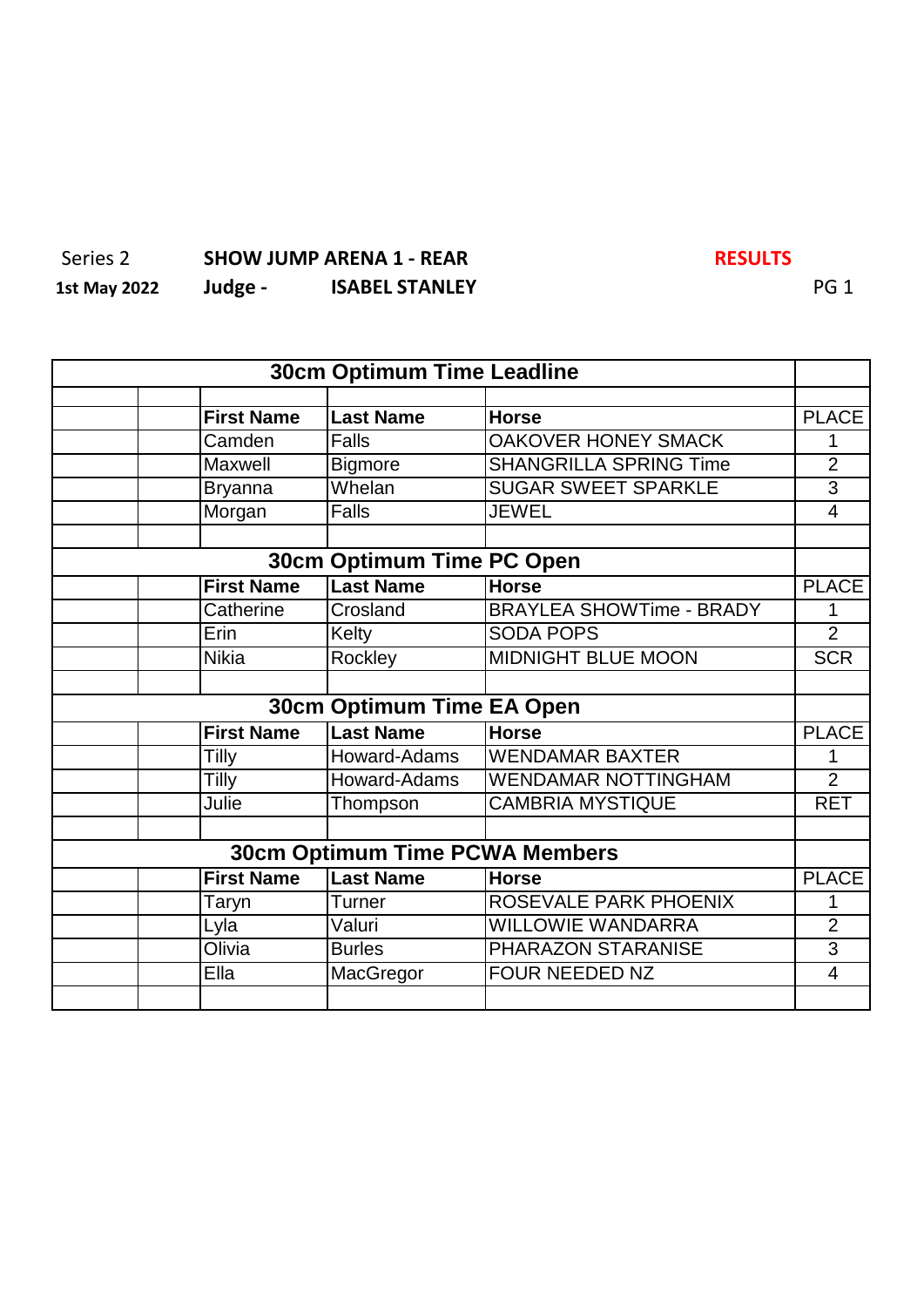#### Series 2 **SHOW JUMP ARENA 1 - REAR**

## **1st May 2022 Judge - ISABEL STANLEY** PG 2

| 40cm Optimum Time PCWA Members |                   |                           |                                    |                 |
|--------------------------------|-------------------|---------------------------|------------------------------------|-----------------|
|                                | <b>First Name</b> | <b>Last Name</b>          | <b>Horse</b>                       | <b>PLACE</b>    |
|                                | Ella              | MacGregor                 | <b>FOUR NEEDED NZ</b>              | 1               |
|                                | Josephine         | Anning                    | <b>BRAYSIDE SENSATION</b>          | $\overline{2}$  |
|                                | Hailey            | Snyman                    | <b>SHILO</b>                       | $\overline{3}$  |
|                                | Taryn             | Turner                    | ROSEVALE PARK PHOENIX              | $\overline{4}$  |
|                                | Chloe             | Macri                     | <b>FORGE FARM JAZZ</b>             | $\overline{5}$  |
|                                | Lyla              | Valuri                    | <b>WILLOWIE WANDARRA</b>           | $\overline{6}$  |
|                                | Gemma             | <b>Martin</b>             | <b>ARCHIE (SHARBOLANE PLAYBOY)</b> | $\overline{7}$  |
|                                | Ava               | Macri                     | <b>FORGE FARM MONTY</b>            | $\overline{8}$  |
|                                | Jenaveve          | Page                      | <b>WATCHWOOD DRUID</b>             | $\overline{9}$  |
|                                | Olivia            | <b>Burles</b>             | PHARAZON STARANISE                 | $\overline{10}$ |
|                                | Harpa             | <b>Byrne</b>              | <b>JUDAROO LOTTIE JONES</b>        | <b>ELIM</b>     |
|                                |                   |                           |                                    |                 |
| 40cm Optimum Time EA Open      |                   |                           |                                    |                 |
|                                | <b>First Name</b> | <b>Last Name</b>          | <b>Horse</b>                       | <b>PLACE</b>    |
|                                | Tilly             | Howard-Adams              | <b>WENDAMAR BAXTER</b>             | 1               |
|                                | Mia               | Farrell                   | <b>GEM PARK SONGSTRESS</b>         | $\overline{2}$  |
|                                | <b>Taylah</b>     | Hurren                    | <b>LEAGUE OF NATIONS</b>           | $\overline{3}$  |
|                                | Tilly             | Howard-Adams              | <b>WENDAMAR NOTTINGHAM</b>         | 4               |
|                                | Sarah             | Ransom                    | <b>CHARISMA LIBERTY</b>            | $\overline{5}$  |
|                                |                   |                           |                                    |                 |
|                                |                   | 40cm Optimum Time PC Open |                                    |                 |
|                                | <b>First Name</b> | <b>Last Name</b>          | <b>Horse</b>                       | <b>PLACE</b>    |
|                                | Erin              | Kelty                     | <b>SODA POPS</b>                   | 1               |
|                                | Lauren            | Morgan                    | <b>KIKO</b>                        | $\overline{2}$  |
|                                | Catherine         | Crosland                  | <b>BRAYLEA SHOWTime - BRADY</b>    | <b>SCR</b>      |
|                                | <b>Nikia</b>      | Rockley                   | <b>MIDNIGHT BLUE MOON</b>          | <b>SCR</b>      |
|                                |                   |                           |                                    |                 |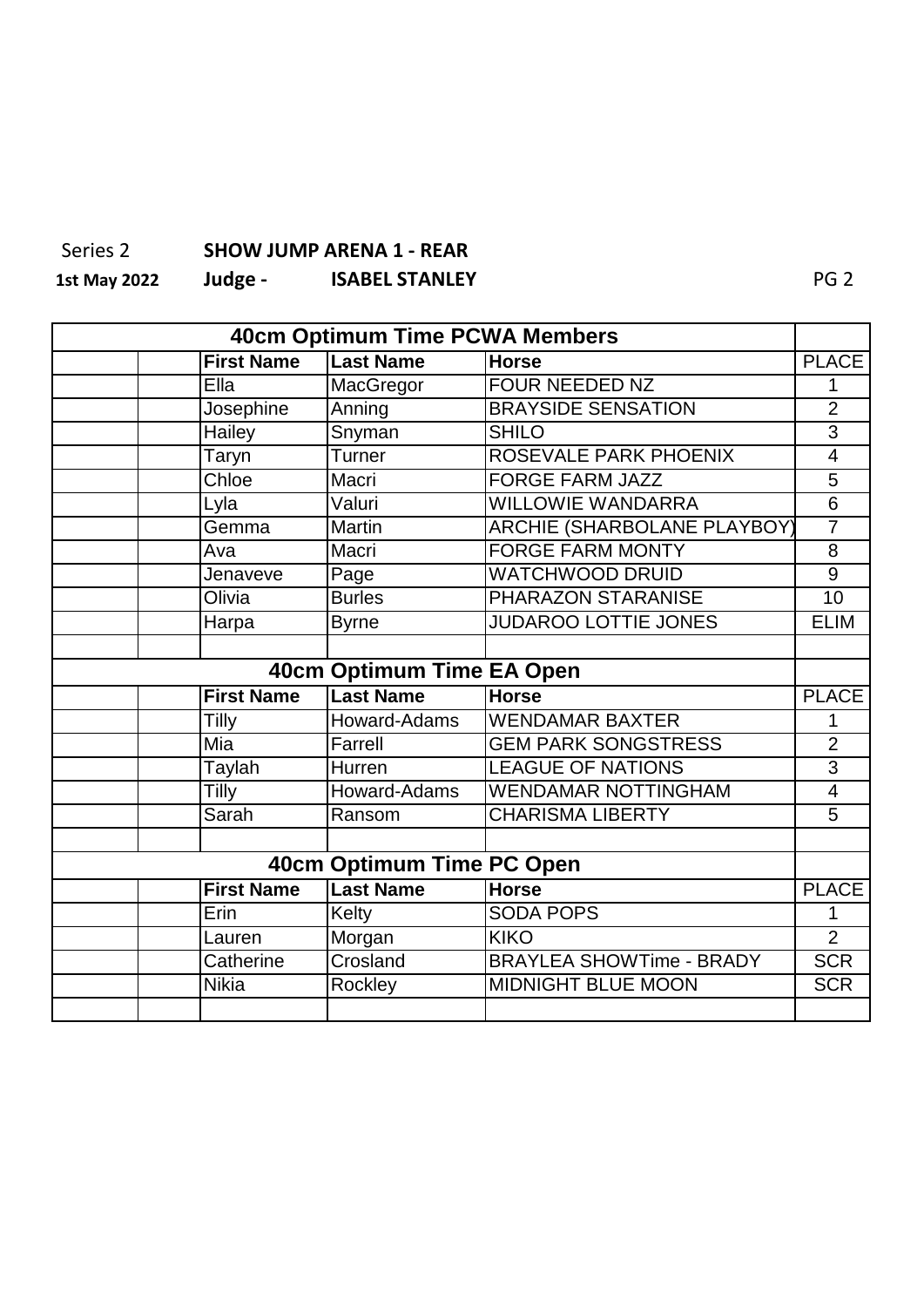## Series 2 **SHOW JUMP ARENA 1 - REAR**

**1st May 2022 Judge - ISABEL STANLEY** PG 3

| 50cm Optimum Time EA Open |                   |                                       |                                    |                          |
|---------------------------|-------------------|---------------------------------------|------------------------------------|--------------------------|
|                           | <b>First Name</b> | <b>Last Name</b>                      | <b>Horse</b>                       | <b>PLACE</b>             |
|                           | Tilly             | Howard-Adams                          | <b>WENDAMAR BAXTER</b>             | 1                        |
|                           | Jessica           | <b>Battista</b>                       | <b>JAMES BOND</b>                  | $\overline{2}$           |
|                           | Mia               | Farrell                               | <b>GEM PARK SONGSTRESS</b>         | $\overline{3}$           |
|                           | Tilly             | Howard-Adams                          | <b>WENDAMAR NOTTINGHAM</b>         | $\overline{\mathcal{A}}$ |
|                           | <b>Taylah</b>     | Hurren                                | <b>LEAGUE OF NATIONS</b>           | $\overline{5}$           |
|                           | <b>Kiah</b>       | Summerhayes                           | <b>DORY</b>                        | <b>ELIM</b>              |
|                           |                   |                                       |                                    |                          |
|                           |                   | <b>50cm Optimum Time PCWA Members</b> |                                    |                          |
|                           | <b>First Name</b> | <b>Last Name</b>                      | <b>Horse</b>                       | <b>PLACE</b>             |
|                           | Annalyce          | Page                                  | <b>CORONATION FLORA</b>            | 1                        |
|                           | Gemma             | Martin                                | <b>ARCHIE (SHARBOLANE PLAYBOY)</b> | $\overline{2}$           |
|                           | Uma Sky           | Fisher                                | <b>WENDAMAR MERRITT</b>            | $\overline{3}$           |
|                           | Zoe               | <b>DAY</b>                            | <b>SAMMY</b>                       | $\overline{4}$           |
|                           | Sophie            | Dagnall                               | <b>EBONY ROSE SPOTLIGHT</b>        | 5                        |
|                           | Lyla              | Valuri                                | <b>WILLOWIE WANDARRA</b>           | $\overline{6}$           |
|                           | Chloe             | Macri                                 | <b>FORGE FARM JAZZ</b>             | $\overline{7}$           |
|                           | Ella              | MacGregor                             | <b>FOUR NEEDED NZ</b>              | 8                        |
|                           | Ava               | Macri                                 | <b>FORGE FARM MONTY</b>            | $\overline{9}$           |
|                           | Hailey            | Snyman                                | <b>SHILO</b>                       | $\overline{10}$          |
|                           | Madison           | Kain                                  | <b>CIMERON POCKET ROCKET</b>       | 11                       |
|                           | Jovi              | <b>Stalteri</b>                       | <b>LEEDALE MI-CARDI</b>            | 12                       |
|                           | Aleska            | Wearne                                | <b>BERTIE DE LUX</b>               | $\overline{13}$          |
|                           | Josephine         | Anning                                | <b>BRAYSIDE SENSATION</b>          | 14                       |
|                           | Harpa             | <b>Byrne</b>                          | <b>JUDAROO LOTTIE JONES</b>        | $\overline{15}$          |
|                           | Jenaveve          | Page                                  | <b>WATCHWOOD DRUID</b>             | <b>SCR</b>               |
|                           | Tatum             | Hand                                  | <b>CRYSTAL CLEAR</b>               | <b>SCR</b>               |
|                           |                   |                                       |                                    |                          |
|                           |                   | 50cm Optimum Time PC Open             |                                    |                          |
|                           | <b>First Name</b> | <b>Last Name</b>                      | <b>Horse</b>                       | <b>PLACE</b>             |
|                           | Lauren            | Morgan                                | <b>KIKO</b>                        | 1                        |
|                           | Caroline          | Gaiger                                | <b>LADY FARREN</b>                 | $\overline{2}$           |
|                           | Angela            | Whelan                                | <b>TRIPLE S DIGGER</b>             | $\overline{3}$           |
|                           |                   |                                       |                                    |                          |